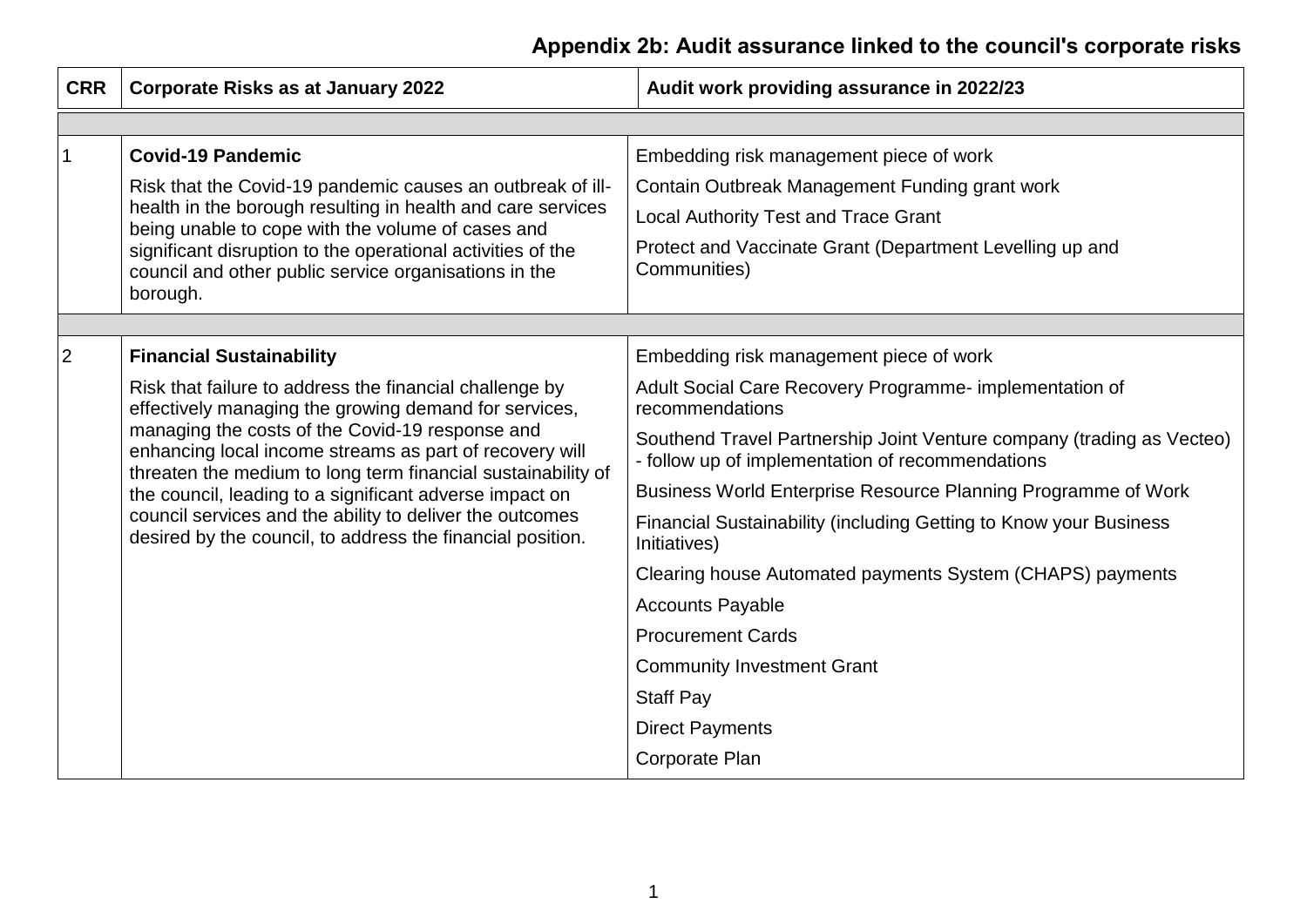| <b>CRR</b>     | <b>Corporate Risks as at January 2022</b>                                                                                                                                                                                                                                                                                                                                                                                                                                                                                                                                                                                                                                                                                                                                                                                                  | Audit work providing assurance in 2022/23                                                                                                                                                                             |
|----------------|--------------------------------------------------------------------------------------------------------------------------------------------------------------------------------------------------------------------------------------------------------------------------------------------------------------------------------------------------------------------------------------------------------------------------------------------------------------------------------------------------------------------------------------------------------------------------------------------------------------------------------------------------------------------------------------------------------------------------------------------------------------------------------------------------------------------------------------------|-----------------------------------------------------------------------------------------------------------------------------------------------------------------------------------------------------------------------|
|                |                                                                                                                                                                                                                                                                                                                                                                                                                                                                                                                                                                                                                                                                                                                                                                                                                                            |                                                                                                                                                                                                                       |
| 3              | <b>Public Services Landscape</b><br>Risk that failure to address and engage with the different<br>models and public service governance arrangements being<br>discussed will result in the organisation and the borough<br>being left behind and ultimately unable to deliver the                                                                                                                                                                                                                                                                                                                                                                                                                                                                                                                                                           | Embedding risk management piece of work<br>Association of South Essex Local Authorities (Risk Watch List)<br><b>Community Investment Grant</b><br>Corporate Plan                                                      |
|                | council's ambition and outcomes.                                                                                                                                                                                                                                                                                                                                                                                                                                                                                                                                                                                                                                                                                                                                                                                                           |                                                                                                                                                                                                                       |
| $\overline{4}$ | Workforce<br>Risk that the council will not have the appropriate staffing<br>resources, with the right skills, doing the right things, working<br>in the right places through collaborative teams.<br>Cross-council specific pressures relating to attracting talent<br>in a competitive market, or straining existing resources, due<br>to significant staffing changes and operational pressures are<br>impacted by the significant changes to ways of working<br>implemented in response to covid-19, leading to reduced<br>workforce capacity causing a failure to effectively address<br>the challenges posed by covid-19 in the short term and<br>achieve the council's desired outcomes in the longer term.<br>Further risk caused by the number of changes to CMT, that<br>may impact on the capacity to progress with delivery of | Embedding risk management piece of work<br>Letting of Recruitment Contract<br><b>Staff Pay</b><br>Corporate Plan<br>Business World Enterprise Resource Planning Programme of Work -<br><b>Corporate Establishment</b> |
|                | desired outcomes.                                                                                                                                                                                                                                                                                                                                                                                                                                                                                                                                                                                                                                                                                                                                                                                                                          |                                                                                                                                                                                                                       |
| 5a             | <b>Cyber Security Event</b><br>Risk of a cyber security event causing significant operational,<br>financial and reputational damage to the council, caused by:<br>a) failure to ensure the council has a coherent and<br>comprehensive approach to cyber security and data<br>protection, including strategy, tools and processes                                                                                                                                                                                                                                                                                                                                                                                                                                                                                                          | Embedding risk management piece of work<br><b>Technology Modernisation Programme</b><br>Device Issue and Return Review                                                                                                |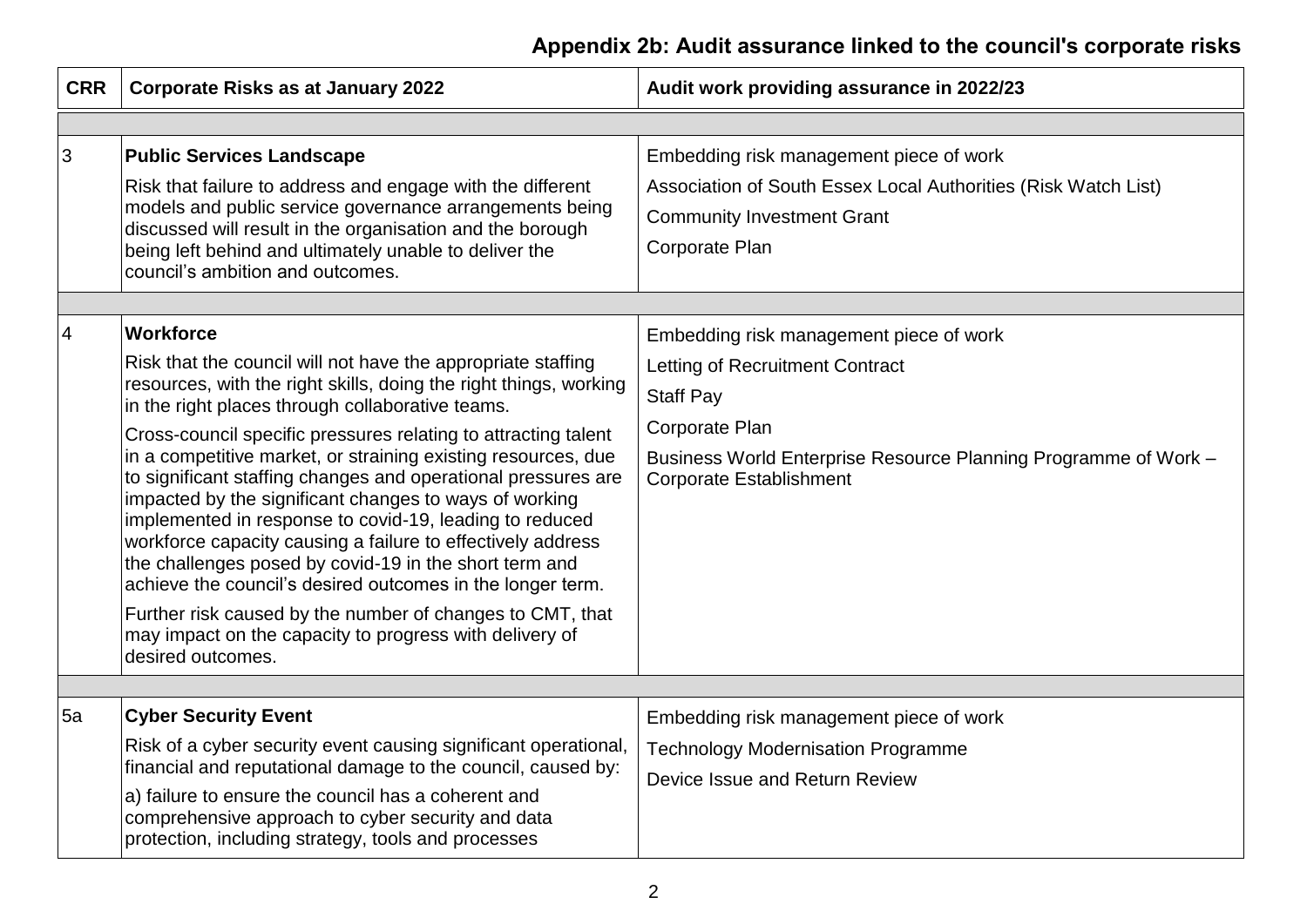| <b>CRR</b>     | <b>Corporate Risks as at January 2022</b>                                                                                                                                                                                                                                                                                                                                                                           | Audit work providing assurance in 2022/23                                             |
|----------------|---------------------------------------------------------------------------------------------------------------------------------------------------------------------------------------------------------------------------------------------------------------------------------------------------------------------------------------------------------------------------------------------------------------------|---------------------------------------------------------------------------------------|
|                | b) a data breach<br>c) remote working creating a wider footprint for attack.<br>Opportunity to build resilience by ensuring that staff have the<br>necessary digital skills.                                                                                                                                                                                                                                        |                                                                                       |
|                |                                                                                                                                                                                                                                                                                                                                                                                                                     |                                                                                       |
| 5 <sub>b</sub> | <b>Data Protection</b>                                                                                                                                                                                                                                                                                                                                                                                              | Embedding risk management piece of work                                               |
|                | Risk that a failure to comply with responsibilities as a Data<br>Controller (under DPA 2018 / UK GDPR) leads to personal<br>data being compromised, resulting in harm to individuals,<br>loss of trust from residents, businesses and others,                                                                                                                                                                       | My Southend (new platform)                                                            |
|                |                                                                                                                                                                                                                                                                                                                                                                                                                     | <b>Technology Modernisation Programme</b>                                             |
|                |                                                                                                                                                                                                                                                                                                                                                                                                                     | Device Issue and Return Review                                                        |
|                | regulatory action, financial penalty and reputational damage.                                                                                                                                                                                                                                                                                                                                                       |                                                                                       |
|                |                                                                                                                                                                                                                                                                                                                                                                                                                     |                                                                                       |
| <sup>6</sup>   | <b>Capital Investment Programme Delivery</b>                                                                                                                                                                                                                                                                                                                                                                        | Embedding risk management piece of work                                               |
|                | Risk that a failure to deliver the agreed Capital Investment<br>Programme leads to a lack of progress on the intended<br>improvements to infrastructure and facilities for the borough<br>anticipated to support Southend 2050 and the recovery<br>priorities, resulting in reduced inward investment from<br>businesses, missed employment opportunities for residents<br>and reputational damage for the council. | Highways Capitalised Maintenance Programme (Implementation of<br>recommendations)     |
|                |                                                                                                                                                                                                                                                                                                                                                                                                                     | <b>Local Transport Capital Block Funding</b>                                          |
|                |                                                                                                                                                                                                                                                                                                                                                                                                                     | Local Transport Capital Block Funding - Pothole Fund                                  |
|                |                                                                                                                                                                                                                                                                                                                                                                                                                     | Local Transport Capital Block Funding - Highways Maintenance<br><b>Challenge Fund</b> |
|                |                                                                                                                                                                                                                                                                                                                                                                                                                     | <b>Corporate Asset Management</b>                                                     |
|                |                                                                                                                                                                                                                                                                                                                                                                                                                     | <b>Technology Modernisation Programme</b>                                             |
|                |                                                                                                                                                                                                                                                                                                                                                                                                                     | HRA Strategic Asset Management (Joint audit with South Essex<br>Homes)                |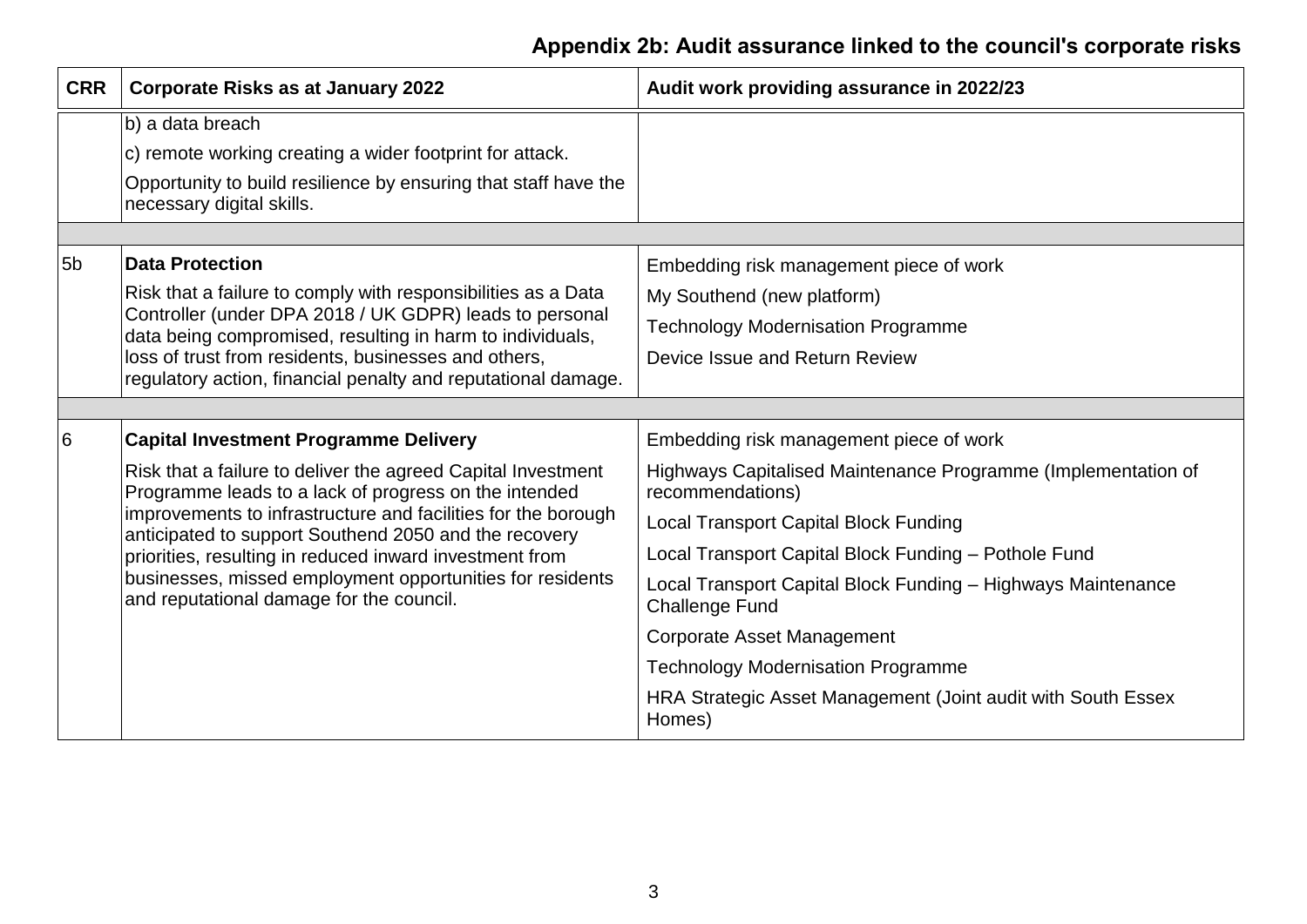| <b>CRR</b>     | <b>Corporate Risks as at January 2022</b>                                                                                                                                                                                                           | Audit work providing assurance in 2022/23                                                                                 |
|----------------|-----------------------------------------------------------------------------------------------------------------------------------------------------------------------------------------------------------------------------------------------------|---------------------------------------------------------------------------------------------------------------------------|
|                |                                                                                                                                                                                                                                                     |                                                                                                                           |
| $\overline{7}$ | <b>Safeguarding Responsibilities and Child Welfare</b>                                                                                                                                                                                              | Embedding risk management piece of work                                                                                   |
|                | Risk that the council will not be able to effectively deliver its                                                                                                                                                                                   | <b>Supporting Families Programme</b>                                                                                      |
|                | statutory safeguarding responsibilities as a result of a lack of<br>understanding, resources and the additional challenges                                                                                                                          | <b>Children's Quality Assurance Framework</b>                                                                             |
|                | posed by covid-19 restrictions, and that this causes a failure<br>to deliver the outcomes anticipated for vulnerable people                                                                                                                         | Southend Travel Partnership Joint Venture company (trading as<br>Vecteo) - follow up of implementation of recommendations |
|                | that are in need of support.                                                                                                                                                                                                                        | <b>Independent Reviewing Officers</b>                                                                                     |
|                | Risk of failure to ensure that there are consistently good<br>or better outcomes for children and families accessing                                                                                                                                | Children not attending Education                                                                                          |
|                | children services, particularly the vulnerable that face the                                                                                                                                                                                        | Adult Care Quality Assurance Framework (QAF)                                                                              |
|                | greatest exposure to those threats, resulting in worsening                                                                                                                                                                                          | <b>Homes for Ukraine</b>                                                                                                  |
|                | outcomes for those in need of that support.                                                                                                                                                                                                         |                                                                                                                           |
|                |                                                                                                                                                                                                                                                     |                                                                                                                           |
| 8              | <b>Adapting to Climate Change</b>                                                                                                                                                                                                                   | Embedding risk management piece of work                                                                                   |
|                | Risk that failing to implement changes needed to reduce the<br>borough's carbon footprint will cause an inadequate<br>contribution to the reduction in carbon emissions required.<br>This will result in significant adverse impact on the borough, | <b>Green City Action Plan</b>                                                                                             |
|                |                                                                                                                                                                                                                                                     | Letting of new Waste Collection Contract                                                                                  |
|                |                                                                                                                                                                                                                                                     | Corporate Plan                                                                                                            |
|                | and if the climate adaptation measures being implemented<br>are also inadequate, there will be further implications for the                                                                                                                         |                                                                                                                           |
|                | council in needing to respond to climate events in the                                                                                                                                                                                              |                                                                                                                           |
|                | borough.                                                                                                                                                                                                                                            |                                                                                                                           |
|                |                                                                                                                                                                                                                                                     |                                                                                                                           |
| 9              | <b>Health Inequalities</b>                                                                                                                                                                                                                          | Embedding risk management piece of work                                                                                   |
|                | Risk that the health inequalities, particularly the physical and<br>emotional health and wellbeing of residents, will increase<br>due to the impact of Covid-19 and the response to the<br>pandemic.                                                | <b>Supporting Families Programme</b>                                                                                      |
|                |                                                                                                                                                                                                                                                     | Integrated Care System (Risk Watch List)                                                                                  |
|                |                                                                                                                                                                                                                                                     | <b>Disabled Facilities grant</b>                                                                                          |
|                | In the longer term the changes resulting from the Health and<br>Care Bill may result in an Integrated Care system for                                                                                                                               | Adult Care Quality Assurance Framework (QAF)                                                                              |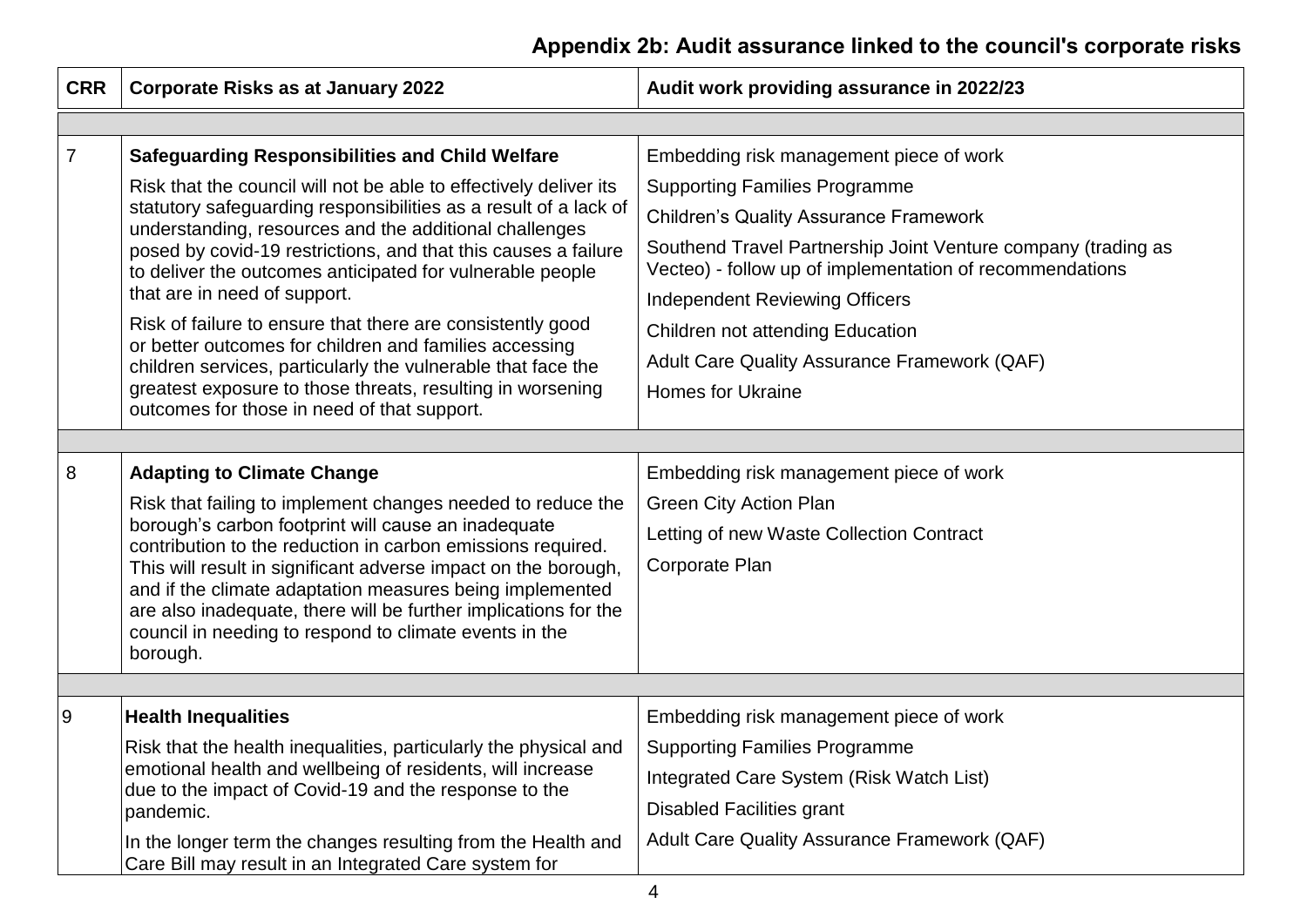| <b>CRR</b> | <b>Corporate Risks as at January 2022</b>                                                                                                                                 | Audit work providing assurance in 2022/23                              |  |
|------------|---------------------------------------------------------------------------------------------------------------------------------------------------------------------------|------------------------------------------------------------------------|--|
|            | Southend and Thurrock, impacting on the implementation of                                                                                                                 | <b>Rough Sleepers</b>                                                  |  |
|            | the Localities Model, that does not result in effective health<br>and social care outcomes for residents, resulting in                                                    | <b>Direct Payments</b>                                                 |  |
|            | increased health inequalities, worsening health outcomes<br>and significant cost increases.                                                                               | Children not attending Education                                       |  |
|            |                                                                                                                                                                           |                                                                        |  |
| 10         | <b>LGA peer review of SEND and CWD</b>                                                                                                                                    | Embedding risk management piece of work                                |  |
|            | Provides an opportunity for the council to deliver further                                                                                                                | <b>Children's Quality Assurance Framework</b>                          |  |
|            | improvements in its SEND and CWD service offer with a<br>focus on:                                                                                                        | <b>Independent Reviewing Officers</b>                                  |  |
|            | Clarifying and communicating better the 'graduated                                                                                                                        | Children not attending Education                                       |  |
|            | offer' available to CYP and their families                                                                                                                                | <b>Supporting Families Programme</b>                                   |  |
|            | Better communication with parents / carers, including<br>$\bullet$<br>simplifying language                                                                                |                                                                        |  |
|            | Reviewing the pathway into the CWD service via<br>$\bullet$<br>the MASH and Early Help Front Door.                                                                        |                                                                        |  |
|            | Reducing the number (%) of EHC assessment<br>$\bullet$<br>requests that are rejected                                                                                      |                                                                        |  |
|            | Broaden the training offer to staff and councillors<br>on SEND.                                                                                                           |                                                                        |  |
|            |                                                                                                                                                                           |                                                                        |  |
| 11         | <b>Housing</b>                                                                                                                                                            | Embedding risk management piece of work                                |  |
|            | Risk that a failure to implement plans to address rising<br>homelessness and failure to implement the Housing,                                                            | HRA Strategic Asset Management (Joint audit with South Essex<br>Homes) |  |
|            | Homelessness and Rough Sleeping strategy will lead to<br>further street and other homelessness, increased use of<br>temporary accommodation & an inability to meet rising | <b>Rough Sleepers</b>                                                  |  |
|            |                                                                                                                                                                           | Housing allocations                                                    |  |
|            | housing demand over the next 20 years, leading to worse<br>outcomes for residents and an inability to deliver the<br>outcomes for the borough desired by the council.     | <b>Homes for Ukraine</b>                                               |  |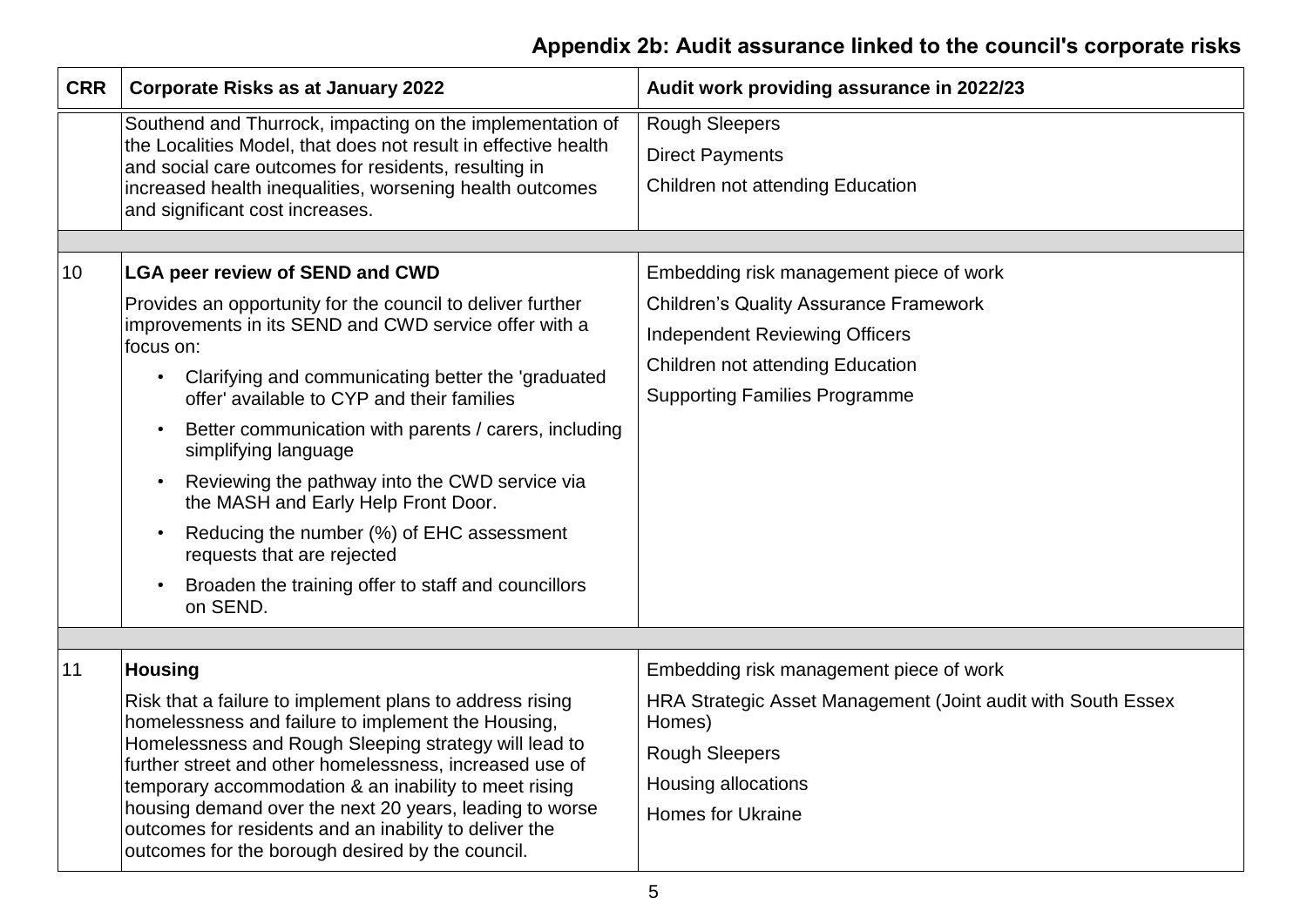| <b>CRR</b> | <b>Corporate Risks as at January 2022</b>                                                                                                                                                                                                                                                                                          | Audit work providing assurance in 2022/23                                   |
|------------|------------------------------------------------------------------------------------------------------------------------------------------------------------------------------------------------------------------------------------------------------------------------------------------------------------------------------------|-----------------------------------------------------------------------------|
|            | Risk is increased by the impact of Covid-19 on those<br>previously just about managing no longer being able to<br>manage, causing an increase in homelessness.                                                                                                                                                                     |                                                                             |
|            |                                                                                                                                                                                                                                                                                                                                    |                                                                             |
| 12         | <b>Adult Social Care</b>                                                                                                                                                                                                                                                                                                           | Embedding risk management piece of work                                     |
|            | Risk that difficulties being experienced in the adult social                                                                                                                                                                                                                                                                       | <b>Direct Payments</b>                                                      |
|            | care market will cause provider failure and further difficulty in<br>meeting increasing demand for support, resulting in<br>worsening outcomes for those in need of that support. The<br>impact of and response to covid-19 has heightened these<br>risks in the short term, increasing the pressure on capacity in<br>the market. | Adult Care Quality Assurance Framework (QAF)                                |
|            | Opportunity has been identified to reduce the number of<br>people in residential care, using reablement and the<br>community to support people to stay at home for longer.                                                                                                                                                         | Adult Social Care Recovery Programme - implementation of<br>recommendations |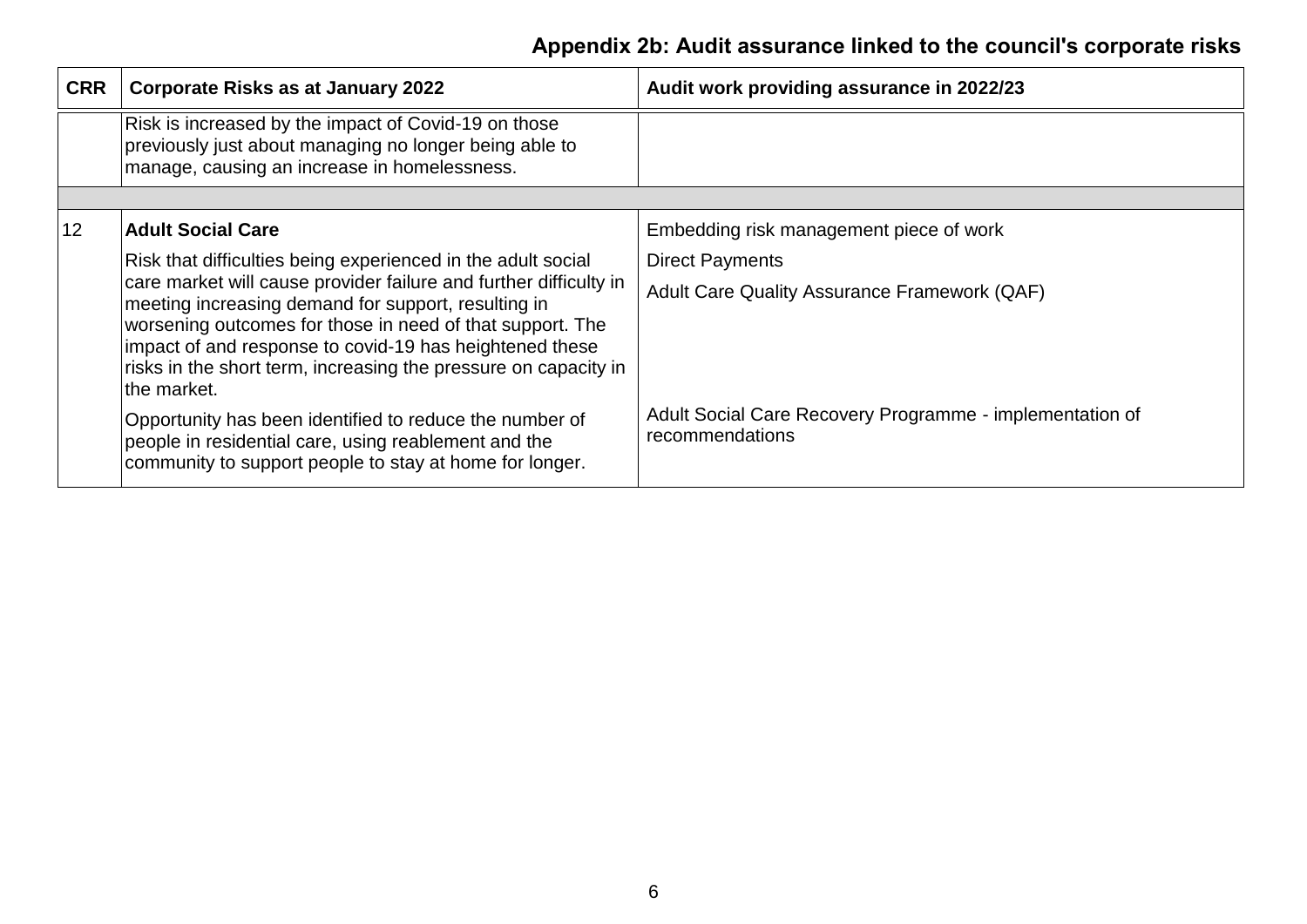| <b>CRR</b> | <b>Corporate Risks as at January 2022</b>                                                                                                                                                                                                                                                                                                                          | Audit work providing assurance in 2022/23 |
|------------|--------------------------------------------------------------------------------------------------------------------------------------------------------------------------------------------------------------------------------------------------------------------------------------------------------------------------------------------------------------------|-------------------------------------------|
|            |                                                                                                                                                                                                                                                                                                                                                                    |                                           |
| 13         | <b>Social Cohesion</b>                                                                                                                                                                                                                                                                                                                                             | Embedding risk management piece of work   |
|            | Risk that the impact of Covid-19 restrictions on both young<br>people and those living in challenging circumstances, cause<br>them to be particularly worried about the future and<br>experience mental health issues, isolation and fears,<br>resulting in a reduction in social cohesion and an increase in<br>undesirable behaviour as restrictions are lifted. |                                           |
|            | Increased footfall to beach and public spaces with increased<br>unmanaged drinking leading to anti-social behaviour and an<br>increased need to manage the public spaces.                                                                                                                                                                                          |                                           |
|            | These impact on the ability of the borough to deliver the<br>outcomes desired by Southend 2050 and damage the<br>reputation of the borough.                                                                                                                                                                                                                        |                                           |
|            | Opportunity for the celebration of City status to re-set and re-<br>focus direction galvanising the community.                                                                                                                                                                                                                                                     |                                           |
|            |                                                                                                                                                                                                                                                                                                                                                                    |                                           |
| 14         | <b>Waste Management</b>                                                                                                                                                                                                                                                                                                                                            | Embedding risk management piece of work   |
|            | Risk of contractor failing to meet contractual requirements to<br>effectively manage waste arrangements results in a loss of<br>service quality and additional financial liability for the council.                                                                                                                                                                | Letting of new Waste Collection Contract  |
|            | Additional risk that the council will not have suitable<br>arrangements in place for October 2023 when the current<br>contract ends.                                                                                                                                                                                                                               |                                           |
|            | Further risk that the enhanced service being sought from the<br>revised future arrangements will not provide a solution that<br>will deliver the outcomes in respect of adaptation to climate<br>change and recycling that is being sought by the council.                                                                                                         |                                           |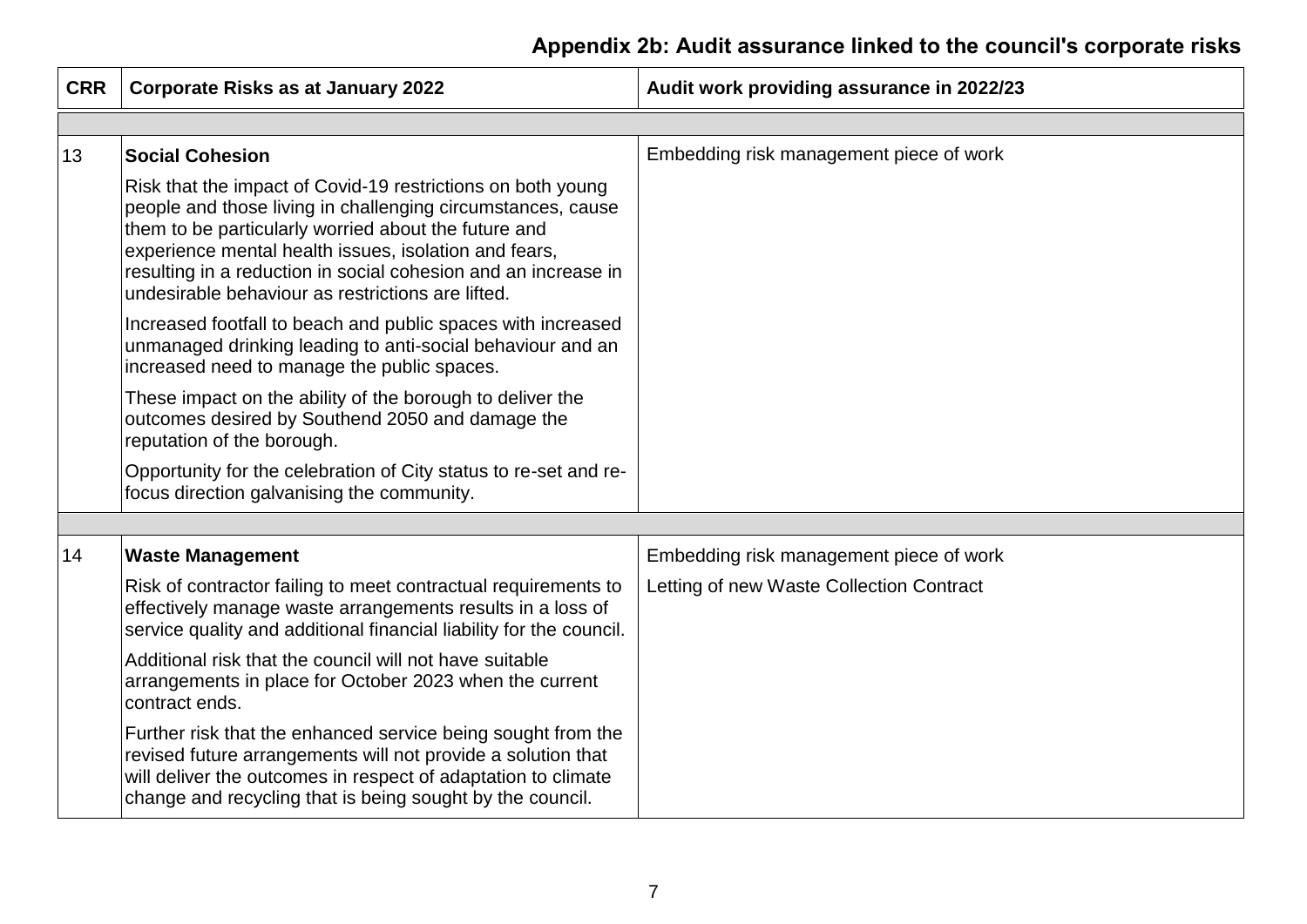| <b>CRR</b> | <b>Corporate Risks as at January 2022</b>                                                                                                                                                                                                                                                                                                                                                                                                                                                                                                 | Audit work providing assurance in 2022/23                                                         |
|------------|-------------------------------------------------------------------------------------------------------------------------------------------------------------------------------------------------------------------------------------------------------------------------------------------------------------------------------------------------------------------------------------------------------------------------------------------------------------------------------------------------------------------------------------------|---------------------------------------------------------------------------------------------------|
|            |                                                                                                                                                                                                                                                                                                                                                                                                                                                                                                                                           |                                                                                                   |
| 15         | <b>House Building Programme</b>                                                                                                                                                                                                                                                                                                                                                                                                                                                                                                           | Embedding risk management piece of work                                                           |
|            | Risk that not achieving the development and delivery of the<br>house building pipeline through effective engagement and<br>arrangements with the market and developers that have<br>been impacted by Covid-19, will result in an inability to<br>deliver the anticipated housing supply, causing additional<br>pressure on the housing market and an impact on the<br>delivery of the desired outcomes of the council, with an<br>impact on Local Plan housing targets (see also CRR20).                                                  | HRA Strategic Asset Management (Joint audit with South Essex Homes)<br>Corporate Asset Management |
|            |                                                                                                                                                                                                                                                                                                                                                                                                                                                                                                                                           |                                                                                                   |
| 16         | <b>Regeneration and Major Projects</b>                                                                                                                                                                                                                                                                                                                                                                                                                                                                                                    | Embedding risk management piece of work                                                           |
|            | Risk that failure of partners to progress major infrastructure<br>developments (e.g. Queensway, Seaways, Fossett Farm<br>and Airport Business Park) will result in not achieving<br>delivery of the plans and necessary sequencing of<br>developments, resulting in the dependencies for the chain<br>of regeneration not being delivered and the opportunities<br>for improvement of the borough and delivery of anticipated<br>outcomes not being achieved, as well as significant<br>financial and reputational damage to the council. |                                                                                                   |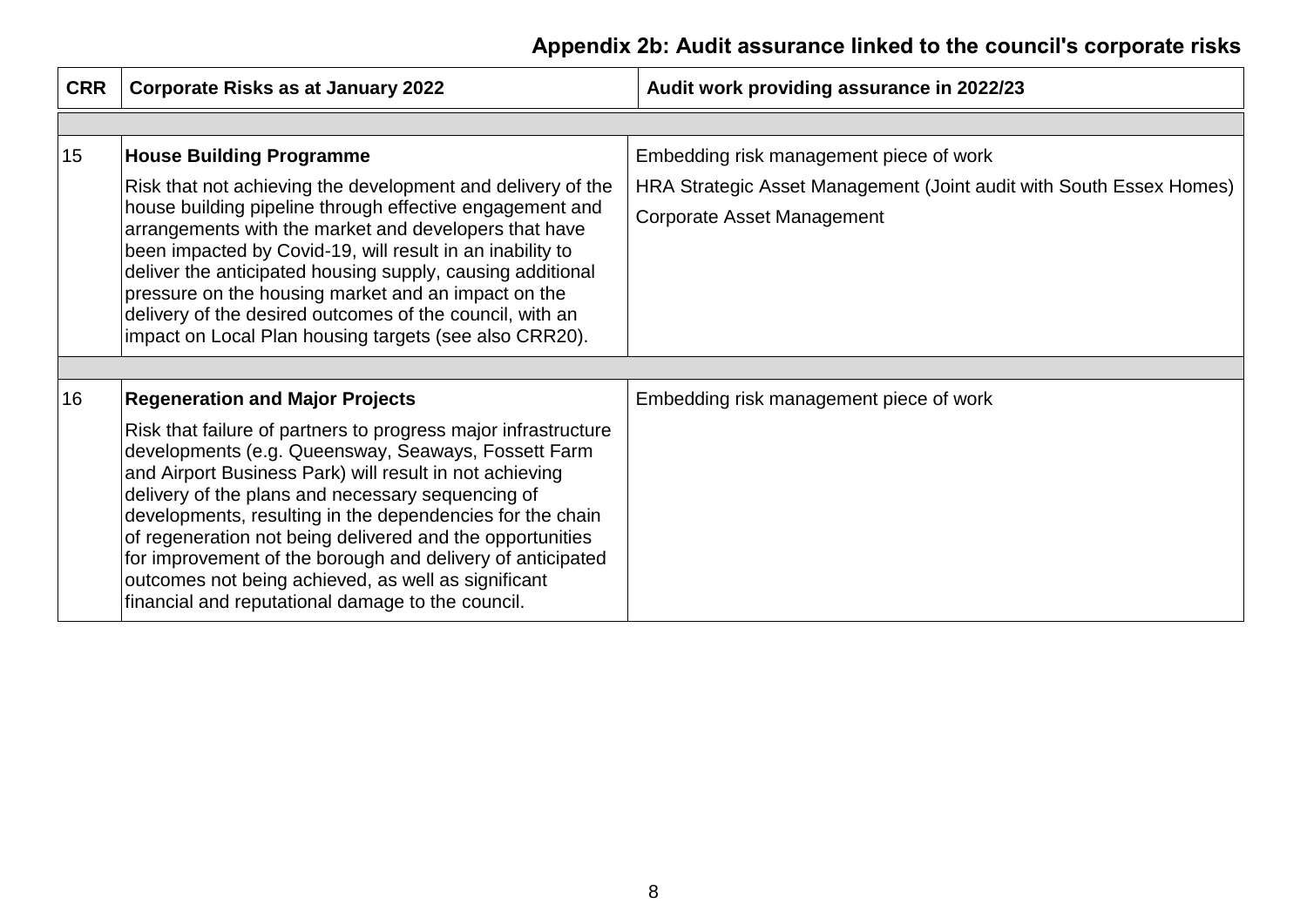| <b>CRR</b> | <b>Corporate Risks as at January 2022</b>                                                                                                                                                                                                                                                                                                                                                                                                                                                                                                       | Audit work providing assurance in 2022/23  |
|------------|-------------------------------------------------------------------------------------------------------------------------------------------------------------------------------------------------------------------------------------------------------------------------------------------------------------------------------------------------------------------------------------------------------------------------------------------------------------------------------------------------------------------------------------------------|--------------------------------------------|
|            |                                                                                                                                                                                                                                                                                                                                                                                                                                                                                                                                                 |                                            |
| 17         | <b>Visitor Destination</b>                                                                                                                                                                                                                                                                                                                                                                                                                                                                                                                      | Embedding risk management piece of work    |
|            | Risk that the competing demands and needs of residents<br>and visitors will impact on the borough's ability to meet the<br>needs of its residents or provide a suitable destination for<br>visitors, and that Covid-19 impacts on the ability of the<br>borough to provide an attractive proposition for visitors, with<br>a resultant impact on the economic strength of the borough<br>and employment opportunities for school leavers.                                                                                                       | Highways Capitalised Maintenance Programme |
|            | Opportunities arising from City Status and people<br>holidaying in the UK, but with potential increase in visitor<br>numbers needing to be enabled to be done safely and<br>ensure the offer made by businesses is sustainable.                                                                                                                                                                                                                                                                                                                 |                                            |
|            |                                                                                                                                                                                                                                                                                                                                                                                                                                                                                                                                                 |                                            |
| 18         | <b>Economic Recovery and Income Inequalities</b>                                                                                                                                                                                                                                                                                                                                                                                                                                                                                                | Embedding risk management piece of work    |
|            | Risk that the impact of covid-19 reducing economic activity<br>will cause a reduction in employment opportunities for 18-<br>25-year-olds and an increase in unemployment across the<br>borough. The impact is likely to be experienced unevenly<br>across sectors with the retail, hospitality, leisure and<br>tourism sector adversely affected causing further risk to<br>traditional shopping centres and the town centre, as well as<br>a further increase in income inequalities and disparity<br>between different parts of the borough. |                                            |
|            | However, the reduction in restrictions and the move to City<br>status provides the opportunity to attract new businesses<br>and employers into the borough, providing new and<br>additional employment that can contribute to the delivery of<br>the ambition and outcomes for the borough.                                                                                                                                                                                                                                                     |                                            |